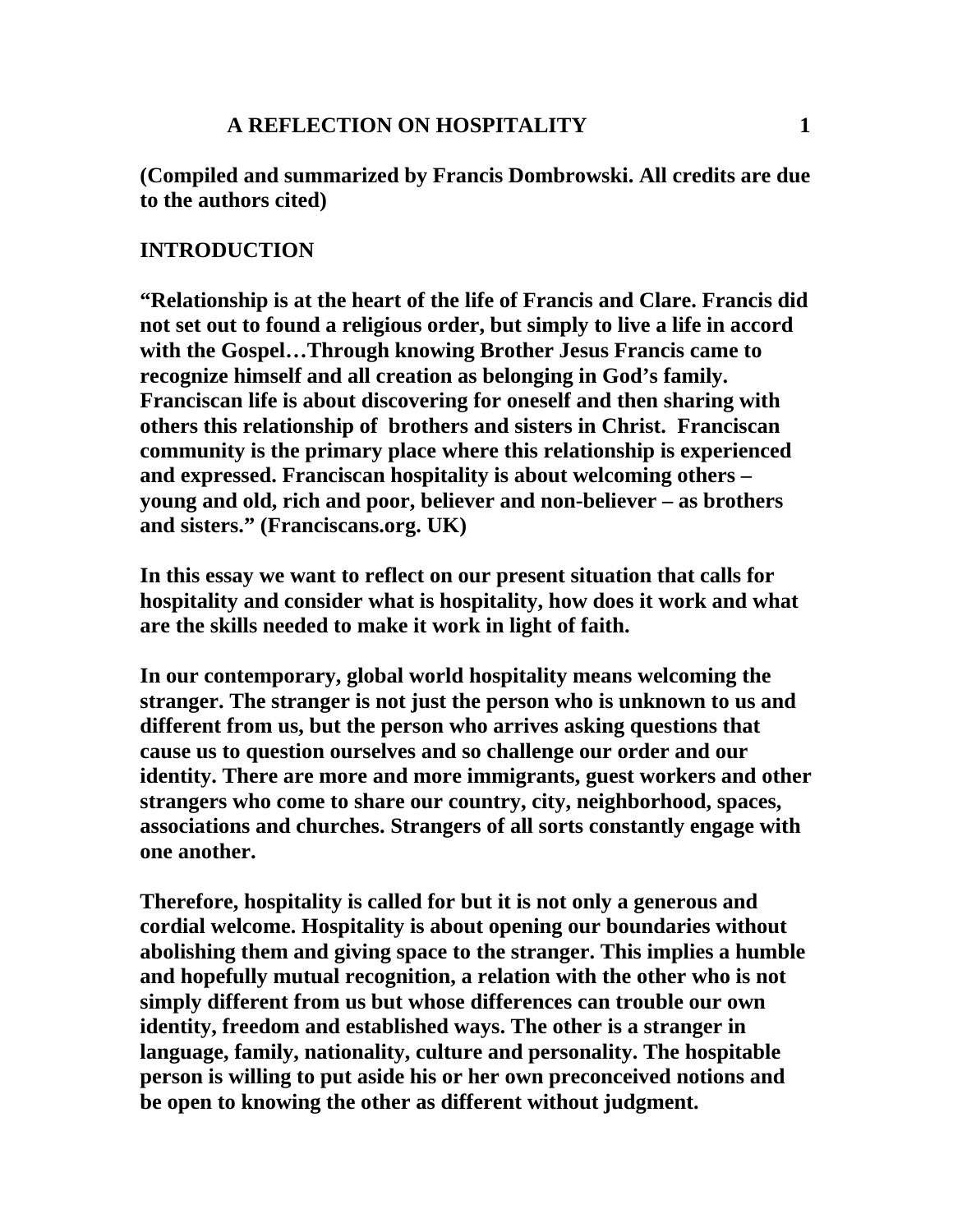**This way of hospitality emphasizes recognition on both sides, and not simply tolerance because tolerance does not necessarily mean acceptance or approval. Recognition is more affirmative toward people who one finds different from oneself in their values, ways of living or social situation. Tolerance means you leave us alone and we will leave you alone. Hospitality means crossing a border without abolishing it; not only approaching it but entering it and being engaged with the other as different. It is to see the possibility of a relationship and involves a sensitivity and reverence for the stranger. This can create a tension between the two but it is necessary in order to avoid oppression, domination or exclusion of the other. However, this tension in a relationship can be the spark to create a working relation, where both sides win or gain. The real challenge posed by the other is not whether or how to convert, tolerate, protect or reject those who are not the same as us, but how to deal with difference without subjection or conquering on either side. We must learn from each other and in this engagement there is always the risk of mutual transformation. (Source: M. Dikec, Longings for spaces of hospitality, Theory Culture Society 19 (20002)224-247)** 

**To experience this level of hospitality we need to encounter the other and engage in dialogue. Dialogue is communication through language. Each one tries to meet the other with shared language, human words in human contexts that always need clarification. E. g. the word "God" has many meanings. Time in one culture is money; in another is relationship.** 

**Hospitality consists in letting the other in, and ourselves entering the other's space. We can offer our home, our food, our time, our attention, our heart. No matter how strange another may seem to us, he is received as a brother, she is received as a sister. Today we often meet people of other religions and cultures. Their religion and culture must be respected. It can be an occasion to stimulate our own faith and also it may be a moment when God has something to say to us through the people of other religions and cultures. "Welcome one another just as Christ has welcomed you." ( Rom. 15:7) Meeting with the other can be a visit from the Other. To realize this we must make an inner space for our guest. We empty our mind and heart to let the other in; we share our mind and heart to the one who is open and this**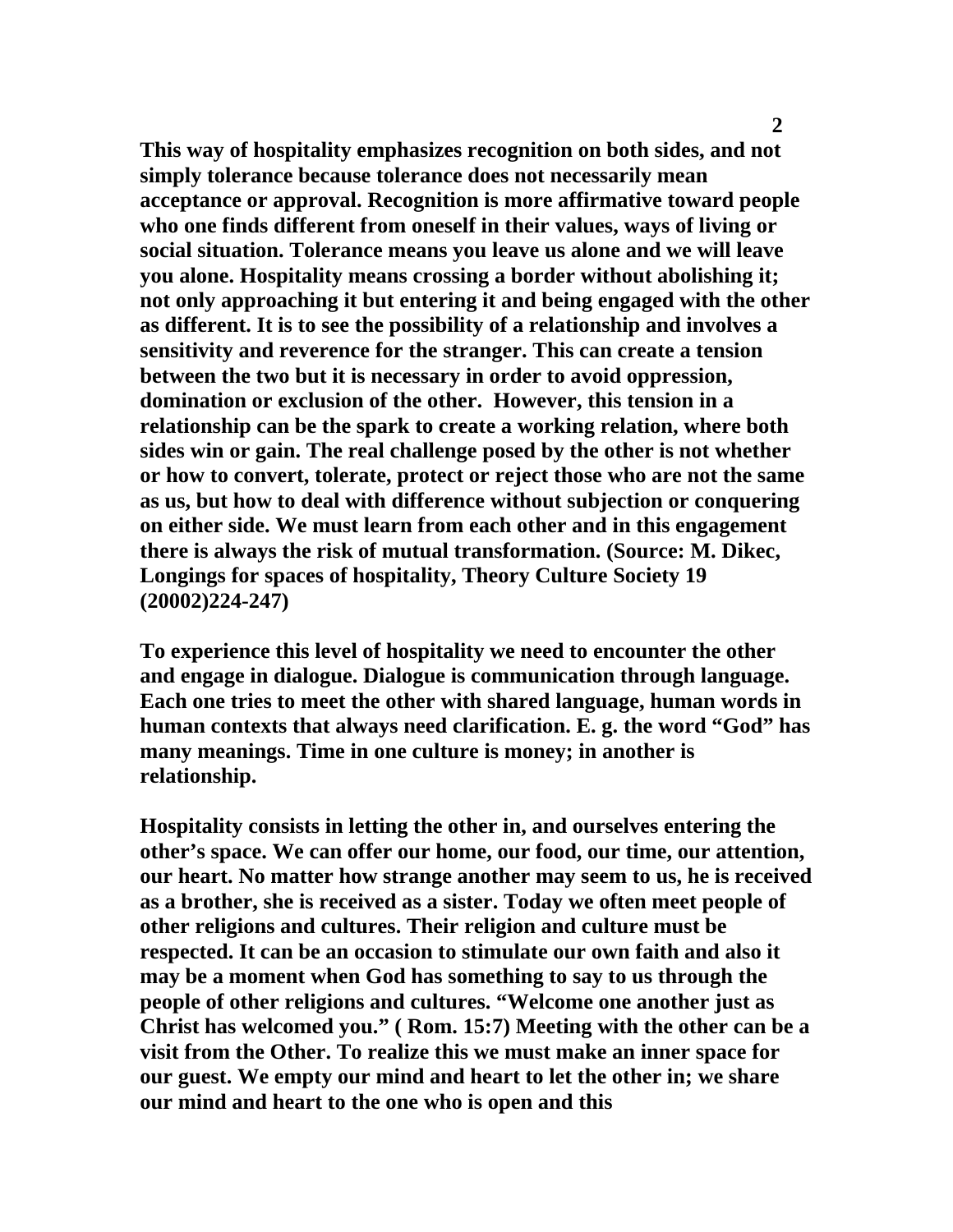**mutual hollowing out can bring a mutual revelation. (P.F. De Bethune, By faith and Hospitality, 2002, pp. 1-18)** 

**From a faith perspective hospitality can be understood as the practice of God's welcome embodied in our actions as we reach across difference to participate with God in bringing justice and healing to our world. Even in a marginalized community genuine hospitality discovers that in God's sight no one is a misfit and that it is our call to join God in practicing hospitality for all persons. As we gather in a group we need to ask ourselves who is missing? Whose voice is not being heard? What gifts are hidden behind the differences? Who among the people need to be encouraged to find their own identity and self-worth and to value their own way of thinking.** 

**In our fractured world and church, the problems of difference are not absent. Economic globalization forces people to migrate from one place to another to escape war, poverty and more. We are often strangers to one another, but the problem that we face is not that we are different, but that we often fear that difference and reject those outside our church, our community our nation. This fear of difference can be an excuse to oppress those who are of a different nationality, race, gender, sexual orientation or ability. Our churches or communities can become safe havens from difference, welcoming only certain people and excluding those who do not fit.** 

**So difference can be a tool or weapon against understanding one another. It is a weapon when it is used as a reason to downgrade, exclude, silence or oppress. The other then is looked down upon as inferior simply because of characteristics that do not meet the universal norm of whiteness, maleness, health or affluence. A dominant group may fear losing their privilege or even identity as superior. We must learn to respect another's culture's claim that what makes them different has a positive value and meaning for them. Can this rainbow of diversity in God's creation bring us together? We need to begin this process by critically examining our assumptions lest we inadvertently reinforce our thinking as correct or better. If we are called to service then we must listen to those on the margin who will define their need**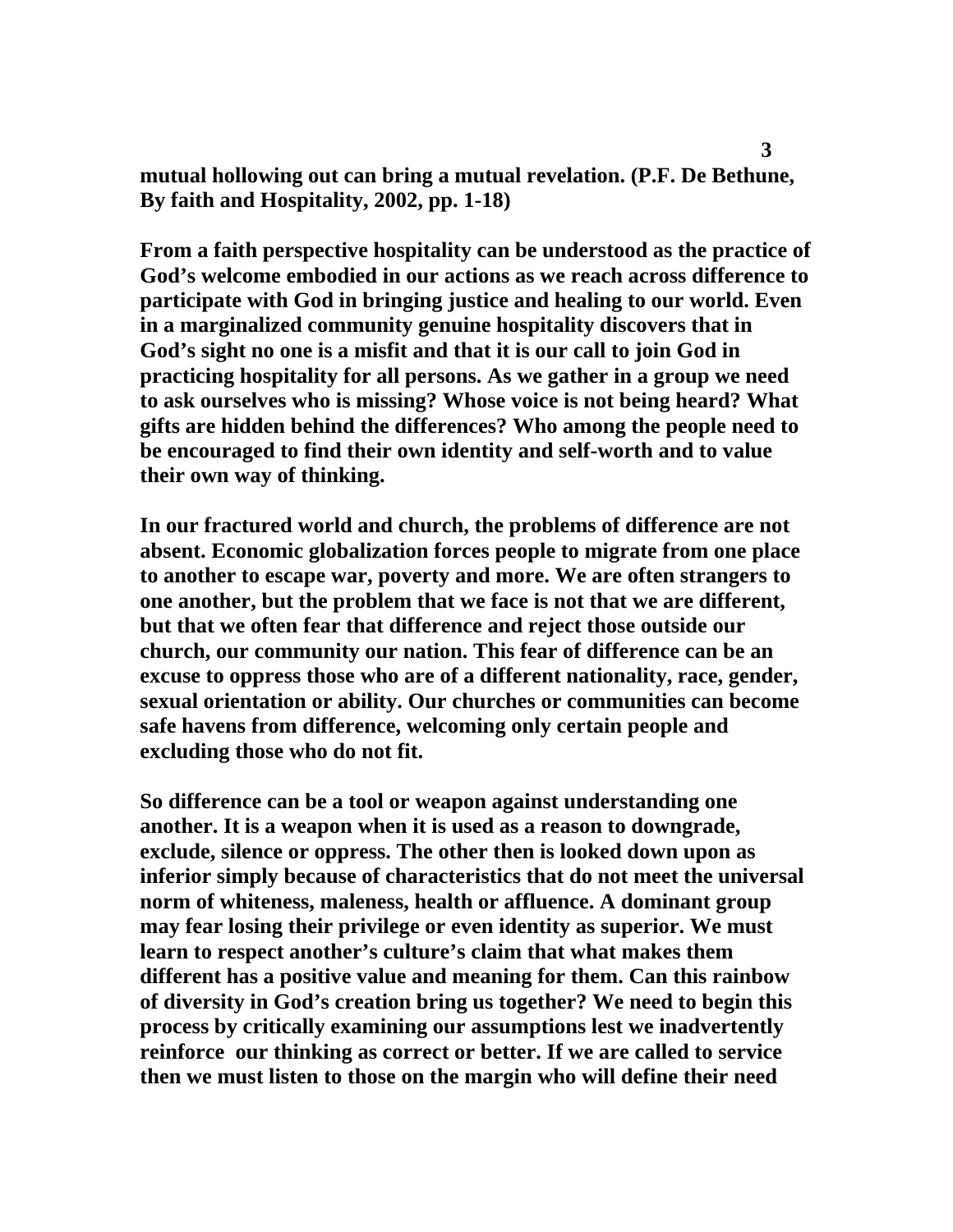**and share their gifts and teach us the meaning of God's welcome and hospitality. This kind of hospitality is an invitation to us all to join together in imagining a different world, to work together to find the many ways we can keep faith with our sisters and brothers as well as with a God who knows no partiality. The give and take of hospitality makes it possible for power to be shared rather than used to dominate. In God's new creation the margins will no longer exist for we are called to join across differences in our common work of sharing in God's creation. In this context hospitality is the practice of God's welcome by reaching out across difference to participate in God's action bringing justice and healing and brotherhood/sisterhood in our world.** 

**The differences among peoples are a gift from God's creative evolution. Differences of race, gender, sexual orientation, language or culture are not problems to be resolved and controlled by a dominant group. Rather they are important ways of assuring that God's gift of diversity in all creation will continue. These differences are gifts in themselves. God's gift lets new voices be heard and languages and cultures flourish so that all are enriched.** 

**God makes a form of unity possible by the gift of the Spirit that enables people of all nations to understand one another and this is done not by one dominating or by all becoming uniform but through communication. All voices are to be listened to and respected. This requires a dialogue in which we cross over from one world into another for the sake of sharing ideas, experience, mutual understanding, and build mutual trust. It is a meeting that enables one to return to one's own world with a deepened understanding, insight and meaning. The Spirit transforms the lives of people by breaking open structures that confine and separate people so that they can welcome difference and the challenges and opportunities for new understanding and action that difference brings. In honest and caring dialogue between races the pain of the other can be heard and the structures, like white privilege, can be seen as oppressive and new structures can be formed. (Letty M. Russell, Just Hospitality, Westminster, Knox, 2009)** 

**In this process we need to move from tolerance to empathy. Tolerance is merely putting up with differences of culture and viewpoint, ignoring**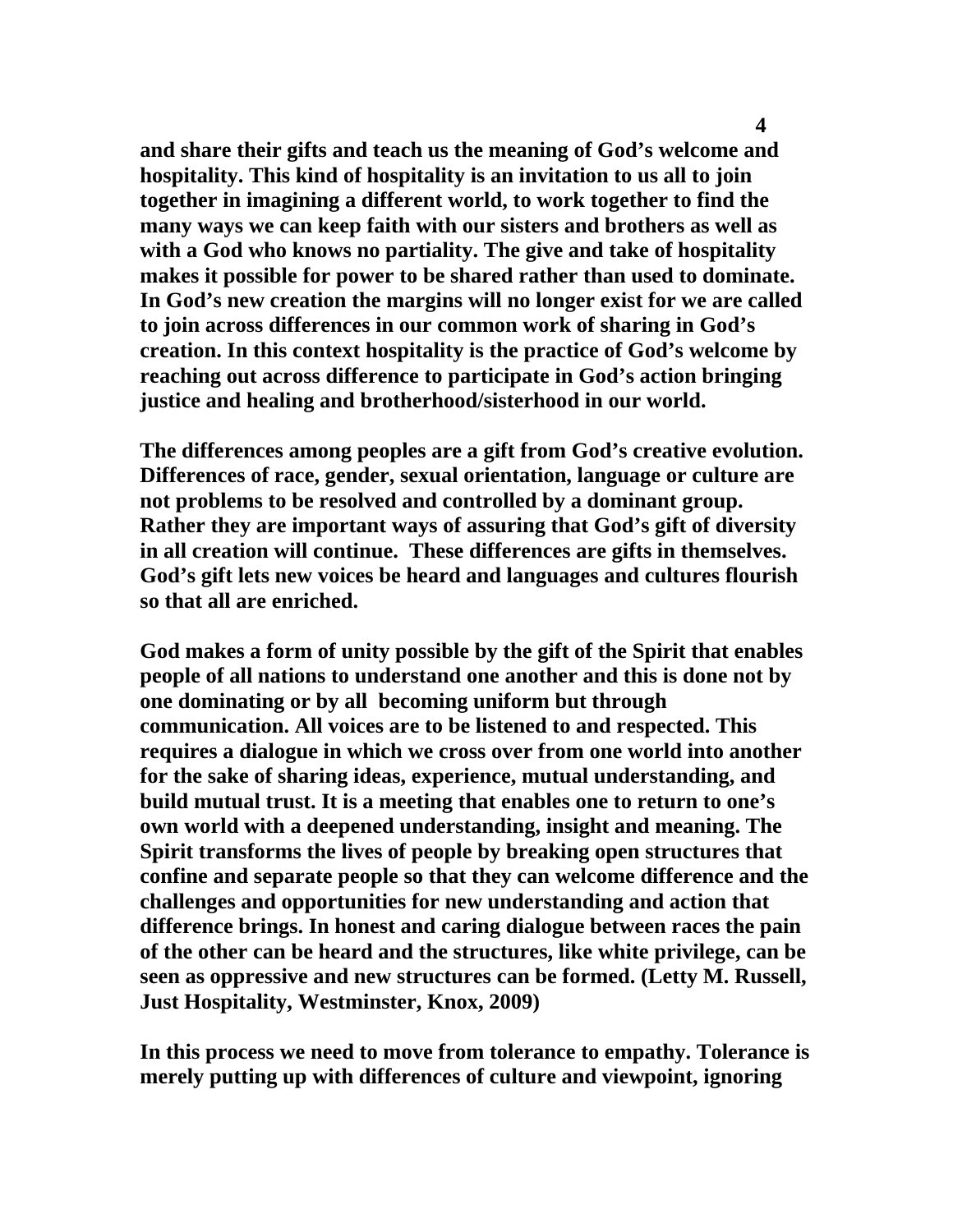**the confusion and discomfort with others who are different. To agree to disagree and walk away stops the process. Empathy reaches out to others to discover and understand what life is like for others. One tries to look at the other from the other's perspective and try to feel what they feel. We seek new information about the person and their experience of life. This means we must take the risk of getting involved with real people and not just read books, even empathize with people we don't like. Empathy takes us to the outer limits of ourselves and our relationships. It means the risk of transforming yourself except when danger and violence may require you to seek safety. But in ordinary dialogue honest and sincere interaction will change you. We cannot determine when and how the Spirit will open our hearts and speak to us in such dialogue.** 

**What are the skills needed for dialogue? First, we need to engage in reflective listening, that is, learn to reflect back to the person what you understood the person to say or mean. E.g. what I heard you say was…. This brings about understanding. Secondly, we need to ask honest and open-ended questions. An honest question is one whose answer you really do not know. The question offers a moment when you see something in another that you never saw or understood before. And open-ended question does not ask for a yes or no. It is a question that leads to further explanation. E.g. What was it like for you to do this or go through this? How have you come to that decision or point of view? Thirdly, we need to take a risk and ask a question about something you want to now more about but feel uncomfortable in asking. This may lead to a disagreement and we may need to agree to disagree and go our ways but still with an open mind and heart. We cannot be closed but must keep loving and caring and keep challenging oneself. Fourthly, if we cannot integrate into our own ways of thinking and living the way of the other, then we are called to go beyond differences and seek a level where we both have a common interest, value, mission, and be willing to focus on that and work together for the same goal. (Summary of the talk given by Drs. Sam Richards and Laurie Mulvey at the Islamic Center in Milwaukee, Sept. 11, 2011)** 

**Dialogue, then, is a communication that goes to the heart. If the word comes from the heart it has a chance of going to the heart of the other. Dialogue with other faiths consists in reaching out from our own**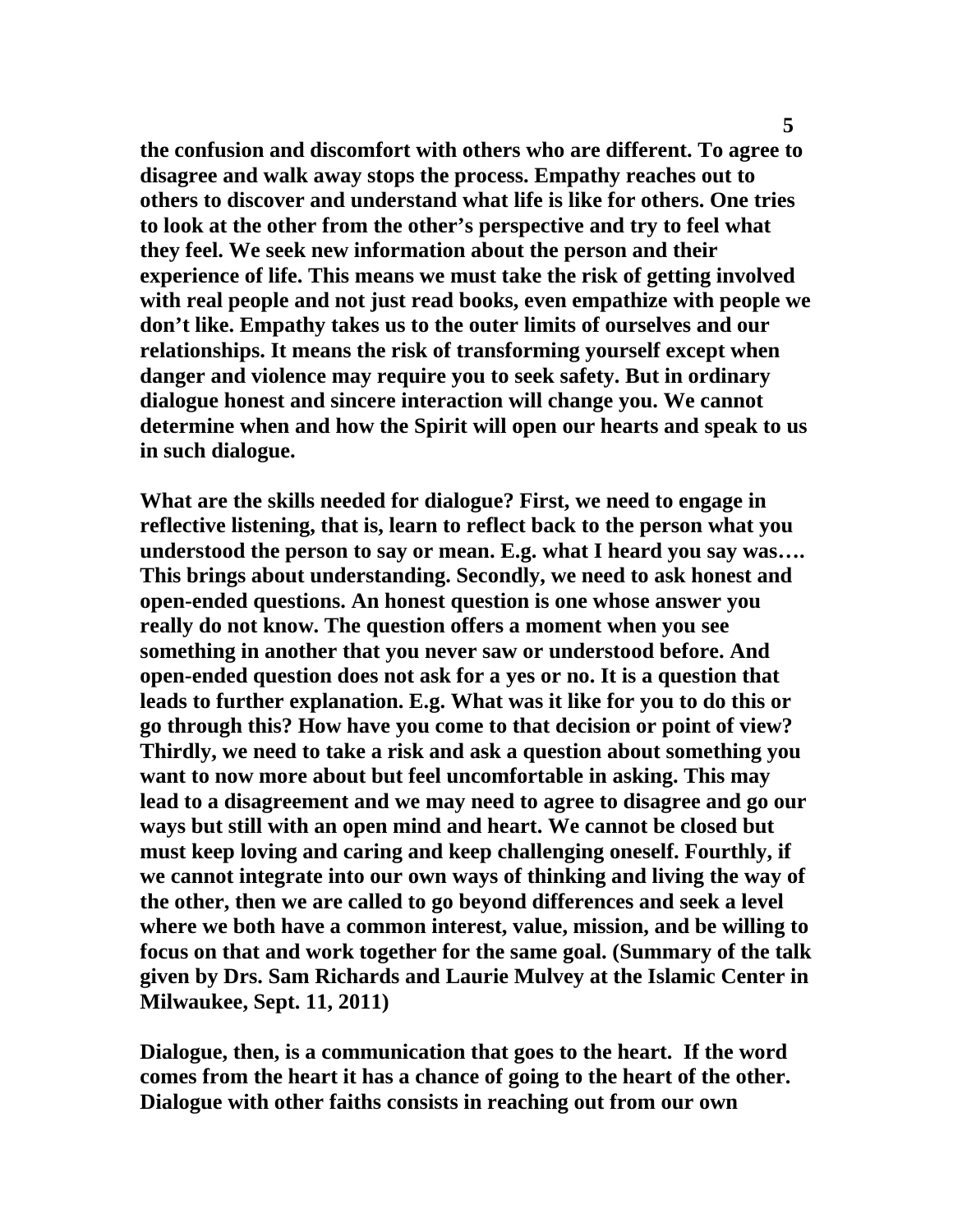**religious experience to the religious experience of the other, in some measure making it our own. We must not be afraid of letting our hearts be affected, wounded even. By being true to ourselves, we take the risk of exposure, with the danger of being knocked off balance, our own convictions bruised. In this kind of loving dialogue we are always vulnerable, but we are always open to a new gift.** 

**Respectful dialogue welcomes the other as he or she is, integrally unique. It is simply the desire to let the other be himself or herself. So we must not try to wipe out differences. We must try to understand the other as best we can with humility before the truth. One person does not have the answer to everything. There are many ways of being human and our way is not the only way. (De Bethune, By Faith and Hospitality, 2002, pp. 1-24)** 

**Differences are not a problem. It is rather our refusal to recognize those differences and to examine the distortions which result from our misunderstanding them and their effects upon human behavior and expectations. E.g. persons of different sexual orientations from their own are often named sexual perverts and persons of color who have difficulty finding jobs are called lazy. We cannot build unity our community out of differences through hospitality if we separate by either/or, right/wrong, win/lose. When we welcome those who come from different contexts and life experiences, we do learn from them that there are many different ways to understand and live our humanity and our unity in Christ. And we can be united by sharing together in mission and service. We can work through our differences by searching for a common agenda of justice making and transformation. This is a vision of every human community including the church where the participation of each and everyone is valued, where no one is excluded on the basis of race, sex, age, religion or cultural practice, where diversity is celebrated as God's gift to the world.** 

**To work toward such a community we must not use difference as a reason for exclusion. Just because someone is different in race, sex, culture is not a reason for exclusion. Then to build relationships beyond difference we must form coalitions and networks that can sustain groups in their struggles. We need partnerships in the work of justice,**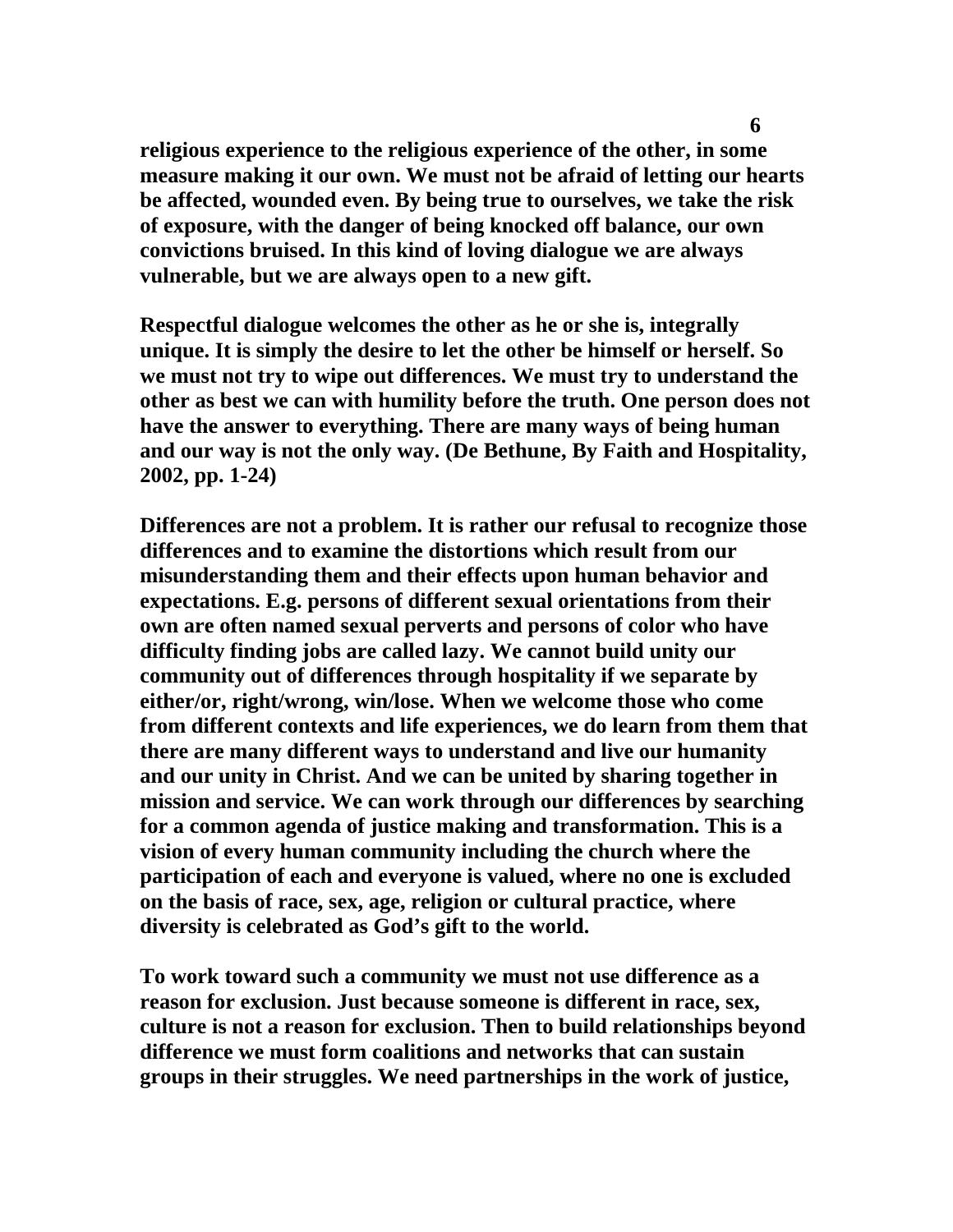**systems change and preserving creation. Such partnerships create care, provide resources and leadership plus power for change.** 

**While this idea of hospitality sounds good, it is difficult to practice. Hospitality in this sense is much more than having friends over for dinner or serving coffee after church. It cannot be practiced as a way of caring for so called 'inferior people" by those who are more advantaged and show their superiority by being generous. We must meet others as they are, not as objects of our charity, but persons in their own right, persons with gifts and ideas, capable of making choices about their destiny. We cannot reform others to match our expectations. We often want to see the others through our own eyes. The path to understanding is to see others the way they see themselves, not the way we want to see them. Rather than focusing only on ourselves and our own individual actions, we must also look at hospitality in terms of social structures of justice and of partnership across barriers of difference. As people of faith, God's welcome –hospitality—has four overlapping central aspects: unexpected divine presence, advocacy for the marginalized, mutual welcome and creation of community.** 

**This level of hospitality invites us to hear what God might be saying to us not only in the conversations of our own hearts and minds but also through listening to views different from our own, especially those we have not heard before, the perspectives of people who have been marginalized in society and who have suffered violence and oppression. Hospitality begins when we seek to welcome one another by taking very seriously the social situation of our lives and those of other persons. To welcome another person or group is to look beneath the source of what they say and do, to understand where they are coming from and to address the social context out of which the conversation comes. This allows space for the Spirit, something new that God might reveal through the dialogue.** 

**One of the biggest obstacles to this hospitality is fear. There are reasons to be afraid to offer hospitality to the other or those on the margins; to fear the stranger knocking at our door, the person with a different religion or life experience. Some of these fears are valid but often we combine these with our own insecurity and so avoid the stranger. But this hospitality assumes the best, not the worst, in the stranger. If we are**